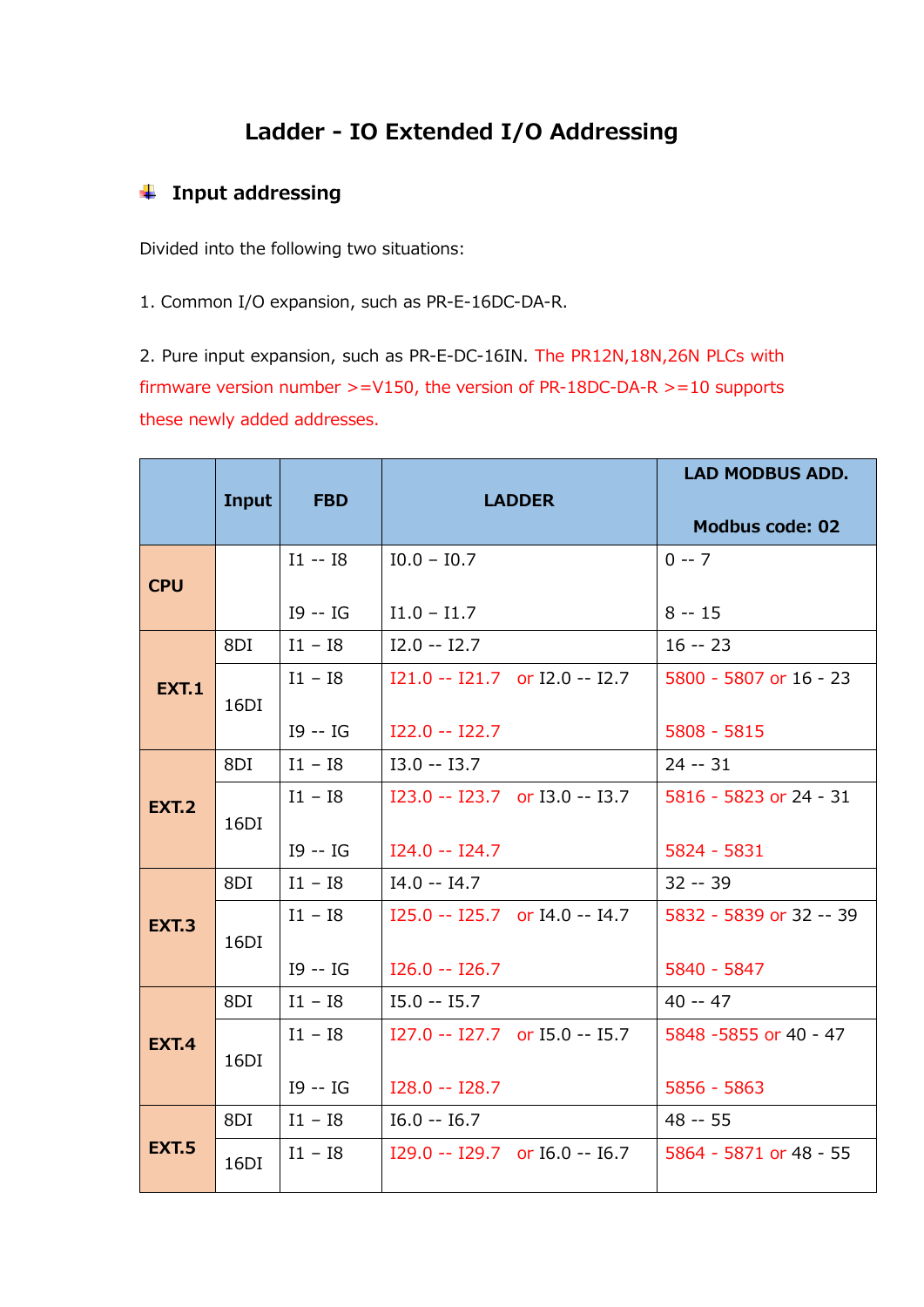|               |      | I9 -- IG  | $I30.0 - I30.7$ |                                  | 5872 - 5879                                                  |
|---------------|------|-----------|-----------------|----------------------------------|--------------------------------------------------------------|
|               | 8DI  | $I1 - I8$ | $I7.0 - I7.7$   |                                  | $56 - 63$                                                    |
| <b>EXT.6</b>  |      | $I1 - I8$ |                 | I31.0 -- I31.7 or I7.0 -- I7.7   | 5880 - 5887 or 56 - 63                                       |
|               | 16DI | $I9 - IG$ | $I32.0 - I32.7$ |                                  | 5888 - 5895                                                  |
| <b>EXT.7</b>  | 8DI  | $I1 - I8$ | $I8.0 - I8.7$   |                                  | $64 - 71$                                                    |
|               | 16DI | $I1 - I8$ |                 | $I33.0 - I33.7$ or $I8.0 - I8.7$ | 5896 - 5903 or 64 - 71                                       |
|               |      | $I9 - IG$ | I34.0 -- I34.7  |                                  | 5904 - 5911                                                  |
|               | 8DI  | $I1 - I8$ | $I9.0 - I9.7$   |                                  | $72 - 79$                                                    |
| <b>EXT.8</b>  |      | $I1 - I8$ |                 | I35.0 -- I35.7 or I9.0 -- I9.7   | 5912 - 5919 or 72 - 79                                       |
|               | 16DI | 19 -- IG  | $I36.0 - I36.7$ |                                  | 5920 - 5927                                                  |
|               | 8DI  | $I1 - I8$ | $I10.0 - I10.7$ |                                  | $80 - 87$                                                    |
| <b>EXT.9</b>  |      | $I1 - I8$ |                 | I37.0 -- I37.7 or I10.0 -- I10.7 | 5928 - 5935 or 80 - 87                                       |
|               | 16DI | $I9 - IG$ | $I38.0 - I38.7$ |                                  | 5936 - 5943                                                  |
|               | 8DI  | $I1 - I8$ | $I11.0 - I11.7$ |                                  | $88 - 95$                                                    |
| <b>EXT.10</b> | 16DI | $I1 - I8$ |                 | I39.0 -- I39.7 or I11.0 -- I11.7 | 5944 - 5951 or 88 - 95                                       |
|               |      | $I9 - IG$ | I40.0 -- I40.7  |                                  | 5952 - 5959                                                  |
|               | 8DI  | $I1 - I8$ | $I12.0 - I12.7$ |                                  | $96 - 103$                                                   |
| <b>EXT.11</b> |      | $I1 - I8$ |                 |                                  | $I41.0 - I41.7$ or $I12.0 - I12.7$   5960 - 5967 or 96 - 103 |
|               | 16DI | $I9 - IG$ | $I42.0 - I42.7$ |                                  | 5968 - 5975                                                  |
|               | 8DI  | $I1 - I8$ | $I13.0 - I13.7$ |                                  | $104 - 111$                                                  |
| <b>EXT.12</b> |      | $I1 - I8$ |                 | I43.0 -- I43.7 or I13.0 -- I13.7 | 5976 - 5983 or 104 - 111                                     |
|               | 16DI | $I9 - IG$ | I44.0 -- I44.7  |                                  | 5984 - 5991                                                  |
|               | 8DI  | $I1 - I8$ | $I14.0 - I14.7$ |                                  | $112 - 119$                                                  |
| <b>EXT.13</b> | 16DI | $I1 - I8$ |                 | I45.0 -- I45.7 or I14.0 -- I14.7 | 5992 - 5999 or 112 - 119                                     |
|               |      | $I9 - IG$ | $I46.0 - I46.7$ |                                  | $6000 - 6007$                                                |
|               | 8DI  | $I1 - I8$ | $I15.0 - I15.7$ |                                  | $120 - 127$                                                  |
| <b>EXT.14</b> | 16DI | $I1 - I8$ |                 | I47.0 -- I47.7 or I15.0 -- I15.7 | 6008 - 6015 or 120 - 127                                     |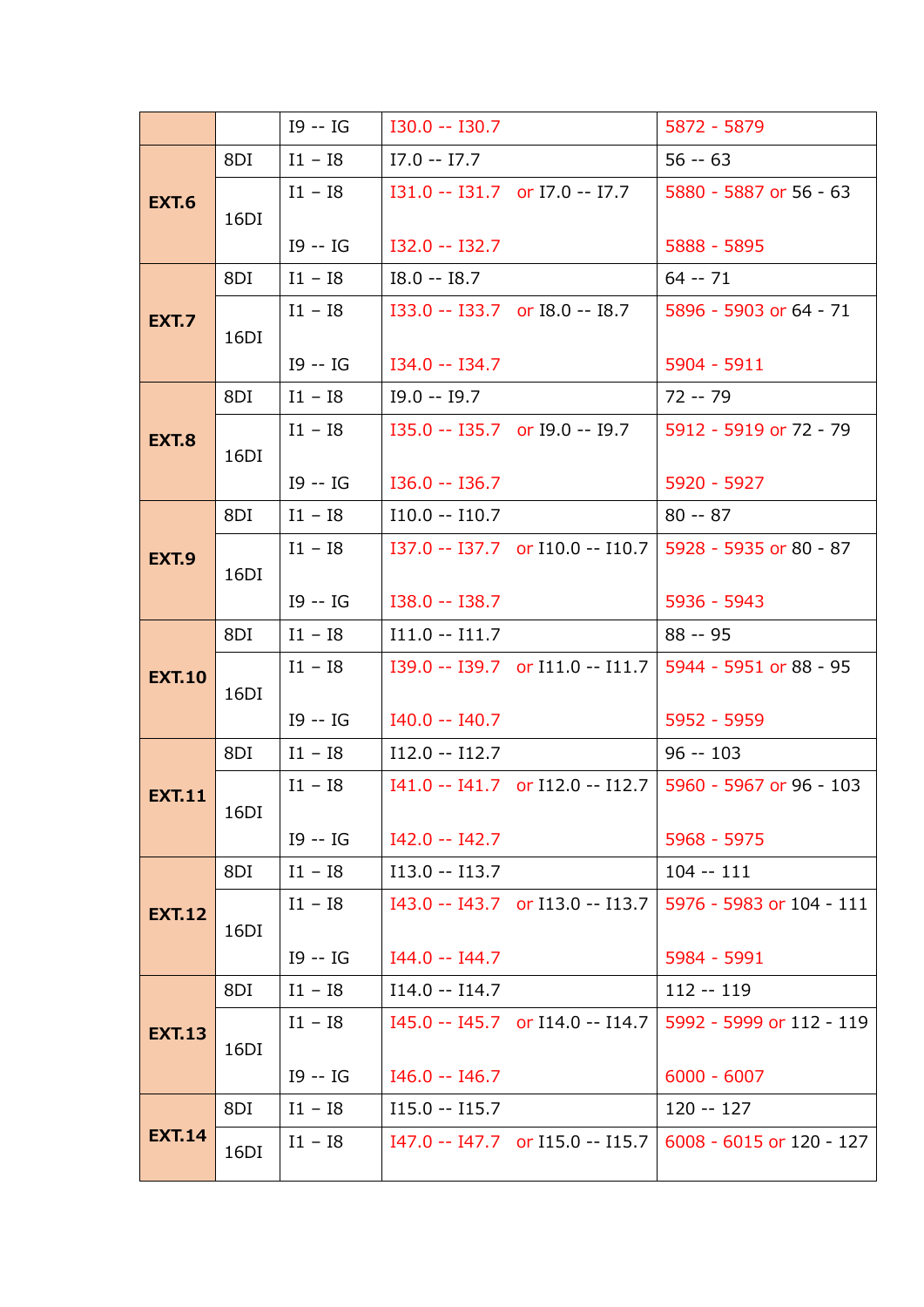|               |      | 19 -- IG  | $I48.0 - I48.7$                                               | $6016 - 6023$ |
|---------------|------|-----------|---------------------------------------------------------------|---------------|
| <b>EXT.15</b> | 8DI  | $11 - 18$ | $I16.0 - I16.7$                                               | $128 - 135$   |
|               |      | $I1 - I8$ | $149.0 - 149.7$ or $116.0 - 116.7$   6024 - 6031 or 128 - 135 |               |
|               | 16DI |           |                                                               |               |
|               |      | 19 -- IG  | $I50.0 - I50.7$                                               | $6032 - 6039$ |
| <b>EXT.16</b> | 8DI  | $11 - 18$ | $I17.0 - I17.7$                                               | 136 -- 143    |
|               |      | $I1 - I8$ | $I51.0 - I51.7$ or $I17.0 - I17.7$   6040 - 6047 or 136 - 143 |               |
|               | 16DI |           |                                                               |               |
|               |      | $I9 - IG$ | $I52.0 - I52.7$                                               | $6048 - 6055$ |

## **Output addressing**

Divided into the following two situations:

1. Common I/O expansion, such as PR-E-16DC-DA-R.

2. Pure output expansion, such as PR-E-DC-16DO. The PR12N,18N,26N PLCs with firmware version number  $>=V150$ , the version of PR-18DC-DA-R  $>=10$ supports these newly added addresses.

|              | Output | <b>FBD</b> | <b>LADDER</b>   | <b>LAD MODBUS ADD.</b> |
|--------------|--------|------------|-----------------|------------------------|
|              |        |            |                 | Modbus code: 01/05(15) |
| <b>CPU</b>   |        | $Q1 - Q8$  | $Q0.0 - Q0.7$   | $0 - 7$                |
|              |        | $Q9 - QA$  | $Q1.0 - Q1.1$   | $8 - 9$                |
| <b>EXT.1</b> | 8DO    | $Q1 - Q8$  | $Q2.0 - Q2.7$   | $16 - 23$              |
|              | 16DO   | $Q1 - Q8$  | $Q2.0 - Q2.7$   | $16 - 23$              |
|              |        | Q9 -- QG   | $Q21.0 - Q21.7$ | $168 - 175$            |
| <b>EXT.2</b> | 8DO    | $Q1 - Q8$  | $Q3.0 - Q3.7$   | $24 - 31$              |
|              |        | $Q1 - Q8$  | $Q3.0 - Q3.7$   | $24 - 31$              |
|              | 16DO   |            |                 |                        |
|              |        | Q9 -- QG   | $Q22.0 - Q22.7$ | 176 -- 183             |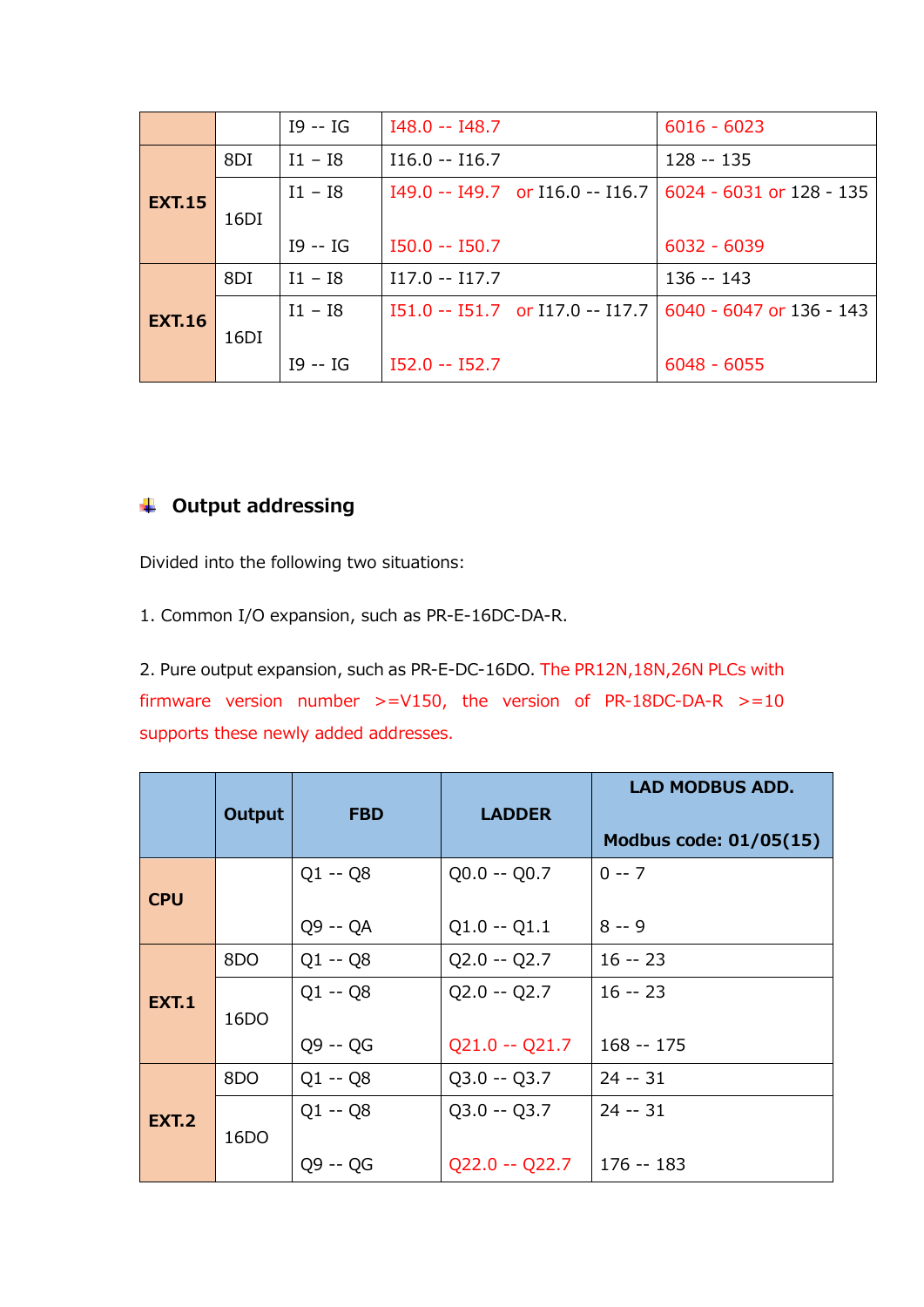| <b>EXT.3</b>  | 8DO  | $Q1 - Q8$ | $Q4.0 - Q4.7$             | $32 - 39$   |
|---------------|------|-----------|---------------------------|-------------|
|               | 16DO | $Q1 - Q8$ | $Q4.0 - Q4.7$             | $32 - 39$   |
|               |      | Q9 -- QG  | $Q23.0 - Q23.7$           | 184 -- 191  |
| <b>EXT.4</b>  | 8DO  | $Q1 - Q8$ | $Q5.0 - Q5.7$             | $40 - 47$   |
|               |      | $Q1 - Q8$ | $Q5.0 - Q5.7$             | $40 - 47$   |
|               | 16DO |           |                           |             |
|               |      | Q9 -- QG  | $Q24.0 - Q24.7$           | 192 -- 199  |
|               | 8DO  | $Q1 - Q8$ | $Q6.0 - Q6.7$             | $48 - 55$   |
| <b>EXT.5</b>  |      | $Q1 - Q8$ | $Q6.0 - Q6.7$             | $48 - 55$   |
|               | 16DO | Q9 -- QG  | $Q25.0 - Q25.7$           | $200 - 207$ |
|               | 8DO  | $Q1 - Q8$ | $Q7.0 - Q7.7$             | $56 - 63$   |
|               |      | $Q1 - Q8$ | $Q7.0 - Q7.7$             | $56 - 63$   |
| <b>EXT.6</b>  | 16DO |           |                           |             |
|               |      | Q9 -- QG  | $Q26.0 - Q26.7$           | $208 - 215$ |
|               | 8DO  | $Q1 - Q8$ | $Q8.0 - Q8.7$             | $64 - 71$   |
| <b>EXT.7</b>  | 16DO | $Q1 - Q8$ | $Q8.0 - Q8.7$             | $64 - 71$   |
|               |      | Q9 -- QG  | $Q27.0 - Q27.7$           | $216 - 223$ |
|               | 8DO  | $Q1 - Q8$ | $Q9.0 - Q9.7$             | 72 -- 79    |
| <b>EXT.8</b>  | 16DO | $Q1 - Q8$ | $Q9.0 - Q9.7$             | $72 - 79$   |
|               |      |           |                           |             |
|               |      | Q9 -- QG  | Q28.0 -- Q28.7 224 -- 231 |             |
|               | 8DO  | $Q1 - Q8$ | $Q10.0 - Q10.7$           | $80 - 87$   |
| <b>EXT.9</b>  | 16DO | $Q1 - Q8$ | $Q10.0 - Q10.7$           | $80 - 87$   |
|               |      | Q9 -- QG  | $Q29.0 - Q29.7$           | 232 -- 239  |
|               | 8DO  | $Q1 - Q8$ | $Q11.0 - Q11.7$           | 88 -- 95    |
|               | 16DO | $Q1 - Q8$ | $Q11.0 - Q11.7$           | $88 - 95$   |
| <b>EXT.10</b> |      |           |                           |             |
|               |      | Q9 -- QG  | $Q30.0 - Q30.7$           | 240 -- 247  |
|               | 8DO  | $Q1 - Q8$ | $Q12.0 - Q12.7$           | $96 - 103$  |
| <b>EXT.11</b> | 16DO | $Q1 - Q8$ | $Q12.0 - Q12.7$           | $96 - 103$  |
|               |      | Q9 -- QG  | $Q31.0 - Q31.7$           | 248 -- 255  |